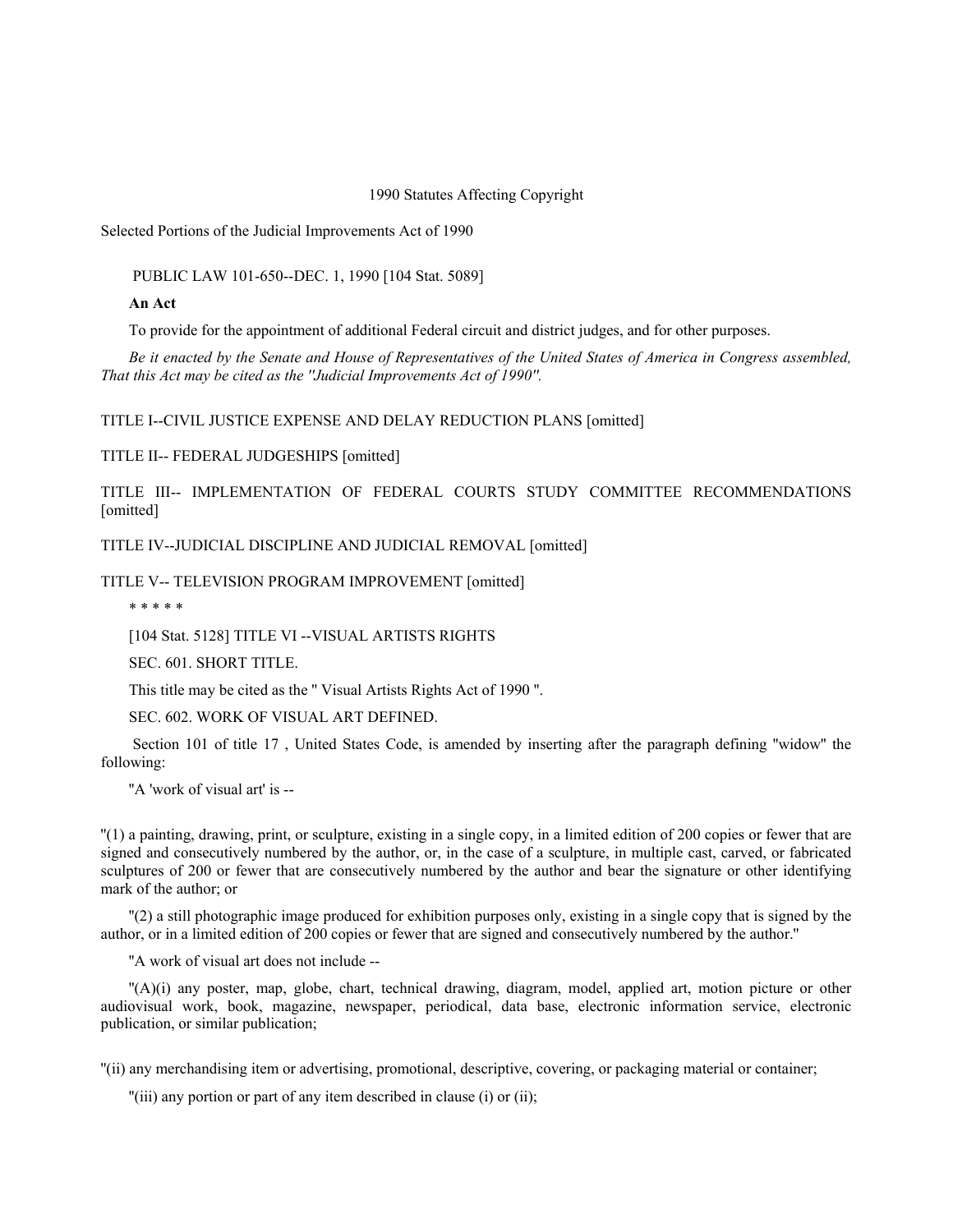''(B) any work made for hire; or

''(C) any work not subject to copyright protection under this title.''

SEC. 603. RIGHTS OF ATTRIBUTION AND INTEGRITY.

(a) RIGHTS OF ATTRIBUTION AND INTEGRITY. -- Chapter 1 of title 17, United States Code, is amended by inserting after section 106 the following new section:

'' 106A . Rights of certain authors to attribution and integrity

''(a) RIGHTS OF ATTRIBUTION AND INTEGRITY. -- Subject to section 107 and independent of the exclusive rights provided in section 106 , the author of a work of visual art --

''(1) shall have the right --

''(A) to claim authorship of that work, and

''(B) to prevent the use of his or her name as the author of any work of visual art which he or she did not create;

''(2) shall have the right to prevent the use of his or her name as the author of the work of visual art in the event of a distortion, mutilation, or other modification of the work which would be prejudicial to his or her honor or reputation; and

[104 Stat. 5129] "(3) subject to the limitations set forth in section  $113(d)$ , shall have the right --

''(A) to prevent any intentional distortion, mutilation, or other modification of that work which would be prejudicial to his or her honor or reputation, and any intentional distortion, mutilation, or modification of that work is a violation of that right, and

''(B) to prevent any destruction of a work of recognized stature, and any intentional or grossly negligent destruction of that work is a violation of that right.''

''(b) SCOPE AND EXERCISE OF RIGHTS. -- Only the author of a work of visual art has the rights conferred by subsection (a) in that work, whether or not the author is the copyright owner. The authors of a joint work of visual art are co-owners of the rights conferred by subsection (a) in that work.''

''(c) EXCEPTIONS. --

''(1) The modification of a work of visual art which is a result of the passage of time or the inherent nature of the materials is not a distortion, mutilation, or other modification described in subsection (a)(3)(A).

''(2) The modification of a work of visual art which is the result of conservation, or of the public presentation, including lighting and placement, of the work is not a destruction, distortion, mutilation, or other modification described in subsection (a)(3) unless the modification is caused by gross negligence.

''(3) The rights described in paragraphs (1) and (2) of subsection (a) shall not apply to any reproduction, depiction, portrayal, or other use of a work in, upon, or in any connection with any item described in subparagraph (A) or (B) of the definition of 'work of visual art' in section 101 , and any such reproduction, depiction, portrayal, or other use of a work is not a destruction, distortion, mutilation, or other modification described in paragraph (3) of subsection (a).''

''(d) DURATION OF RIGHTS. --

''(1) With respect to works of visual art created on or after the effective date set forth in section 610(a) of the Visual Artists Rights Act of 1990 , the rights conferred by subsection (a) shall endure for a term consisting of the life of the author.

''(2) With respect to works of visual art created before the effective date set forth in section 610(a) of the Visual Artists Rights Act of 1990 , but title to which has not, as of such effective date, been transferred from the author, the rights conferred by subsection (a) shall be coextensive with, and shall expire at the same time as, the rights conferred by section 106 .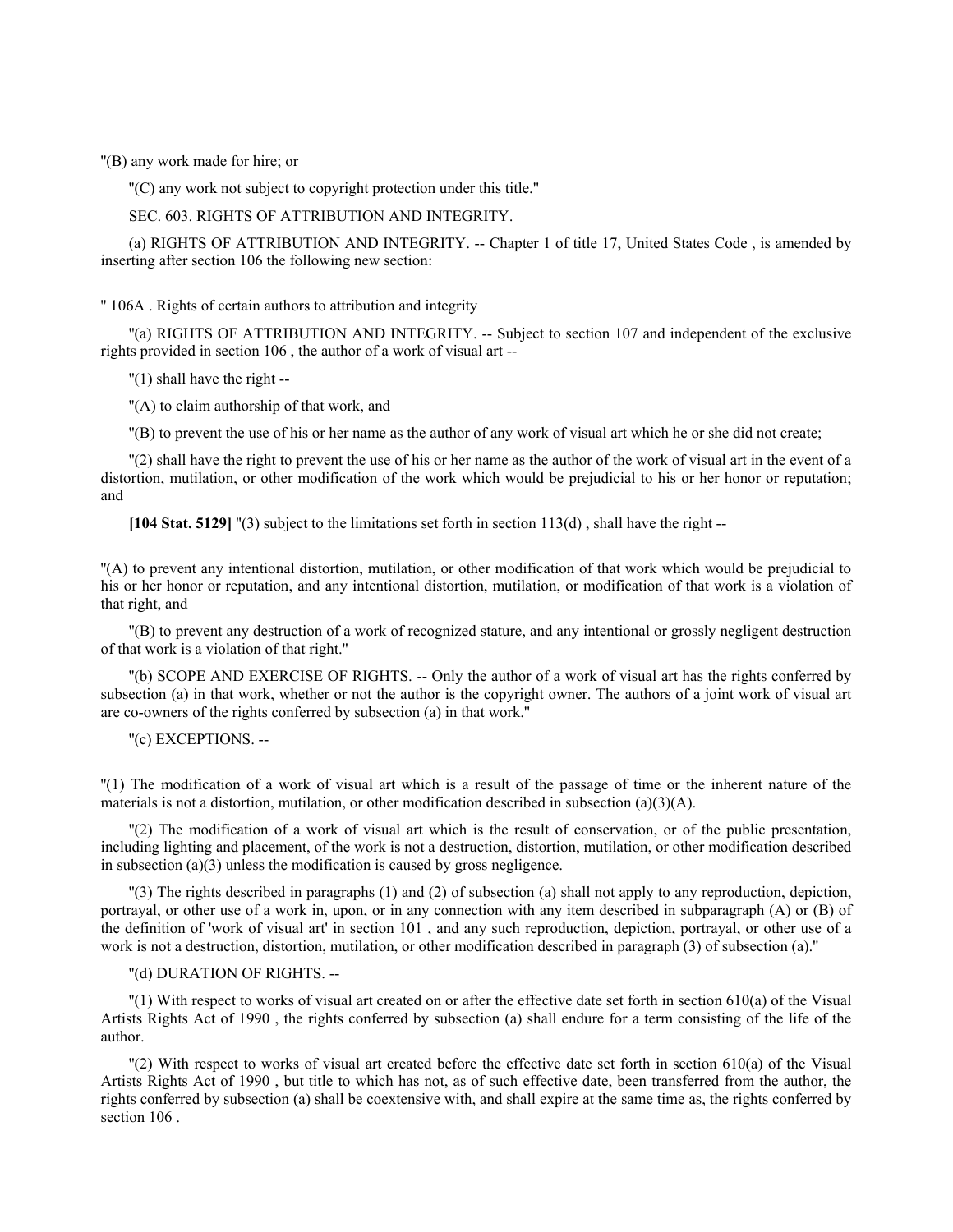''(3) In the case of a joint work prepared by two or more authors, the rights conferred by subsection (a) shall endure for a term consisting of the life of the last surviving author.

''(4) All terms of the rights conferred by subsection (a) run to the end of the calendar year in which they would otherwise expire.''

''(e) TRANSFER AND WAIVER. --

''(1) The rights conferred by subsection (a) may not be transferred, but those rights may be waived if the author expressly agrees to such waiver in a written instrument signed by the author. Such instrument shall specifically identify the work, and uses of that work, to which the waiver applies, and the waiver shall apply only to the work and uses so identified. In the case of a joint work prepared by two or more authors, a waiver of rights under this paragraph made by one such author waives such rights for all such authors.

''(2) Ownership of the rights conferred by subsection (a) with respect to a work of visual art is distinct from ownership of any copy **[104 Stat. 5130]** of that work, or of a copyright or any exclusive right under a copyright in that work. Transfer of ownership of any copy of a work of visual art, or of a copyright or any exclusive right under a copyright, shall not constitute a waiver of the rights conferred by subsection (a). Except as may otherwise be agreed by the author in a written instrument signed by the author, a waiver of the rights conferred by subsection (a) with respect to a work of visual art shall not constitute a transfer of ownership of any copy of that work, or of ownership of a copyright or of any exclusive right under a copyright in that work.''

(b) CONFORMING AMENDMENT. -- The table of sections at the beginning of chapter 1 of title 17, United States Code , is amended by inserting after the item relating to section 106 the following new item:

''106A. Rights of certain authors to attribution and integrity.''

### SEC. 604. REMOVAL OF WORKS OF VISUAL ART FROM BUILDINGS.

Section 113 of title 17, United States Code , is amended by adding at the end thereof the following:

 $''(d)(1)$  In a case in which --

''(A) a work of visual art has been incorporated in or made part of a building in such a way that removing the work from the building will cause the destruction, distortion, mutilation, or other modification of the work as described in section  $106A(a)(3)$ , and

''(B) the author consented to the installation of the work in the building either before the effective date set forth in section 610(a) of the Visual Artists Rights Act of 1990 , or in a written instrument executed on or after such effective date that is signed by the owner of the building and the author and that specifies that installation of the work may subject the work to destruction, distortion, mutilation, or other modification, by reason of its removal, then the rights conferred by paragraphs (2) and (3) of section 106A(a) shall not apply.

''(2) If the owner of a building wishes to remove a work of visual art which is a part of such building and which can be removed from the building without the destruction, distortion, mutilation, or other modification of the work as described in section  $106A(a)(3)$ , the author's rights under paragraphs (2) and (3) of section  $106A(a)$  shall apply unless --

''(A) the owner has made a diligent, good faith attempt without success to notify the author of the owner's intended action affecting the work of visual art, or

''(B) the owner did provide such notice in writing and the person so notified failed, within 90 days after receiving such notice, either to remove the work or to pay for its removal.''

For purposes of subparagraph (A), an owner shall be presumed to have made a diligent, good faith attempt to send notice if the owner sent such notice by registered mail to the author at the most recent address of the author that was recorded with the Register of Copyrights pursuant to paragraph (3). If the work is removed at the expense of the author, title to that copy of the work shall be deemed to be in the author.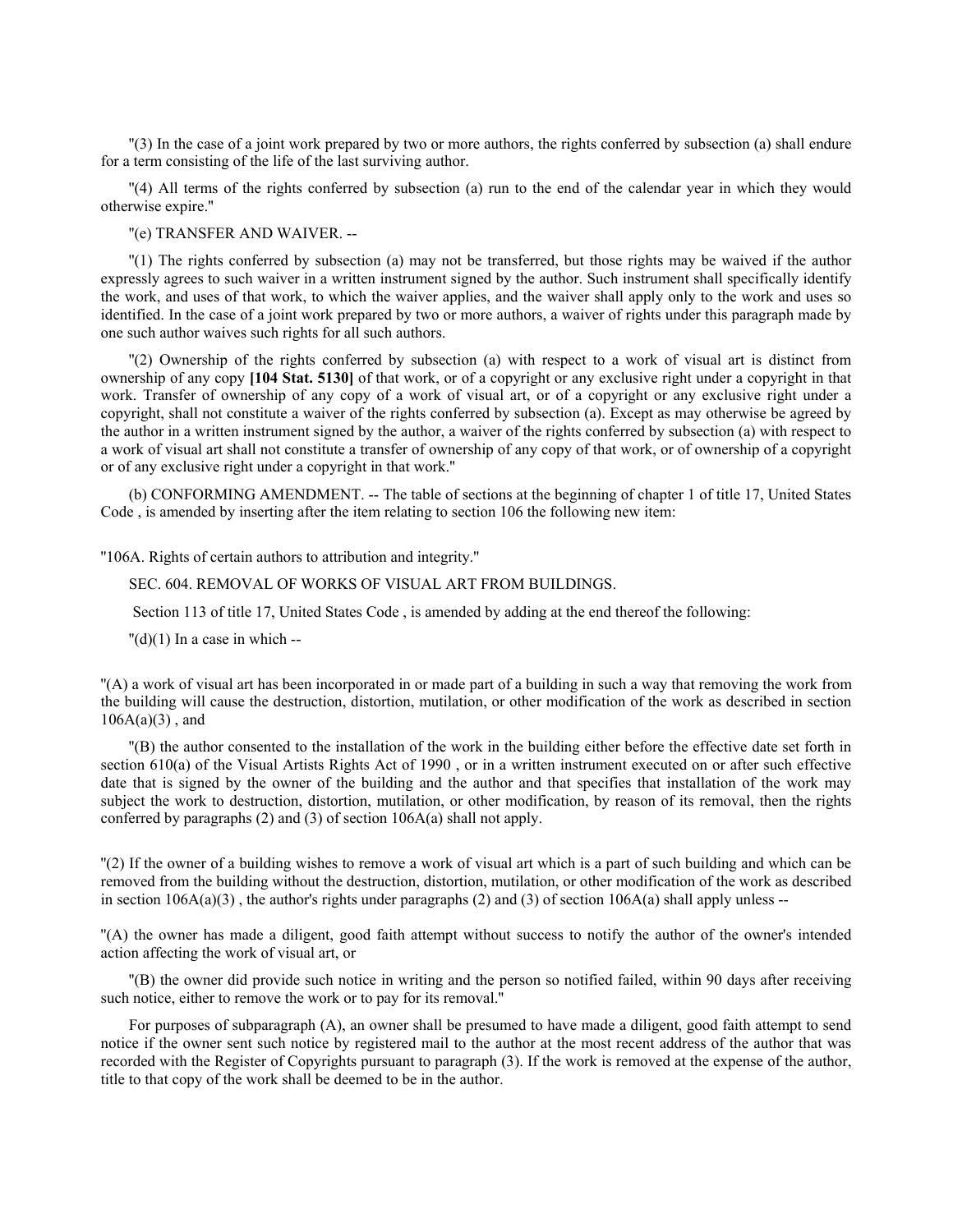''(3) The Register of Copyrights shall establish a system of records whereby any author of a work of visual art that has been incorporated in or made part of a building, may record his or her identity **[104 Stat. 5131]** and address with the Copyright Office. The Register shall also establish procedures under which any such author may update the information so recorded, and procedures under which owners of buildings may record with the Copyright Office evidence of their efforts to comply with this subsection.''

SEC. 605. PREEMPTION.

Section 301 of title 17 , United States Code, is amended by adding at the end the following:

 $\Gamma(f)(1)$  On or after the effective date set forth in section 610(a) of the Visual Artists Rights Act of 1990, all legal or equitable rights that are equivalent to any of the rights conferred by section 106A with respect to works of visual art to which the rights conferred by section 106A apply are governed exclusively by section 106A and section 113(d) and the provisions of this title relating to such sections. Thereafter, no person is entitled to any such right or equivalent right in any work of visual art under the common law or statutes of any State.

''(2) Nothing in paragraph (1) annuls or limits any rights or remedies under the common law or statutes of any State with respect to --

''(A) any cause of action from undertakings commenced before the effective date set forth in section 610(a) of the Visual Artists Rights Act of 1990 ;

''(B) activities violating legal or equitable rights that are not equivalent to any of the rights conferred by section 106A with respect to works of visual art; or

''(C) activities violating legal or equitable rights which extend beyond the life of the author.''

SEC. 606. INFRINGEMENT ACTIONS.

(a) IN GENERAL.  $-$  Section 501(a) of title 17, United States Code, is amended  $-$ 

(1) by inserting after "118" the following: "or of the author as provided in section  $106A(a)$ "; and

(2) by striking out ''copyright.'' and inserting in lieu thereof ''copyright or right of the author, as the case may be. For purposes of this chapter (other than section 506) , any reference to copyright shall be deemed to include the rights conferred by section 106A(a) .''

(b) EXCLUSION OF CRIMINAL PENALTIES. -- Section 506 of title 17, United States Code , is amended by adding at the end thereof the following:

''(f) RIGHTS OF ATTRIBUTION AND INTEGRITY. -- Nothing in this section applies to infringement of the rights conferred by section  $106A(a)$ ."

(c) REGISTRATION NOT A PREREQUISITE TO SUIT AND CERTAIN REMEDIES. --

(1) Section 411(a) of title 17, United States Code , is amended in the first sentence by inserting after ''United States'' the following: ''and an action brought for a violation of the rights of the author under section 106A(a) ''.

(2) Section 412 of title 17, United States Code , is amended by inserting ''an action brought for a violation of the rights of the author under section 106A(a) or'' after ''other than''.

### **[104 Stat. 5132]** SEC. 607 . FAIR USE.

Section 107 of title 17, United States Code, is amended by striking out "section 106" and inserting in lieu thereof ''sections 106 and 106A''.

SEC. 608. STUDIES BY COPYRIGHT OFFICE.

(a) STUDY ON WAIVER OF RIGHTS PROVISION. --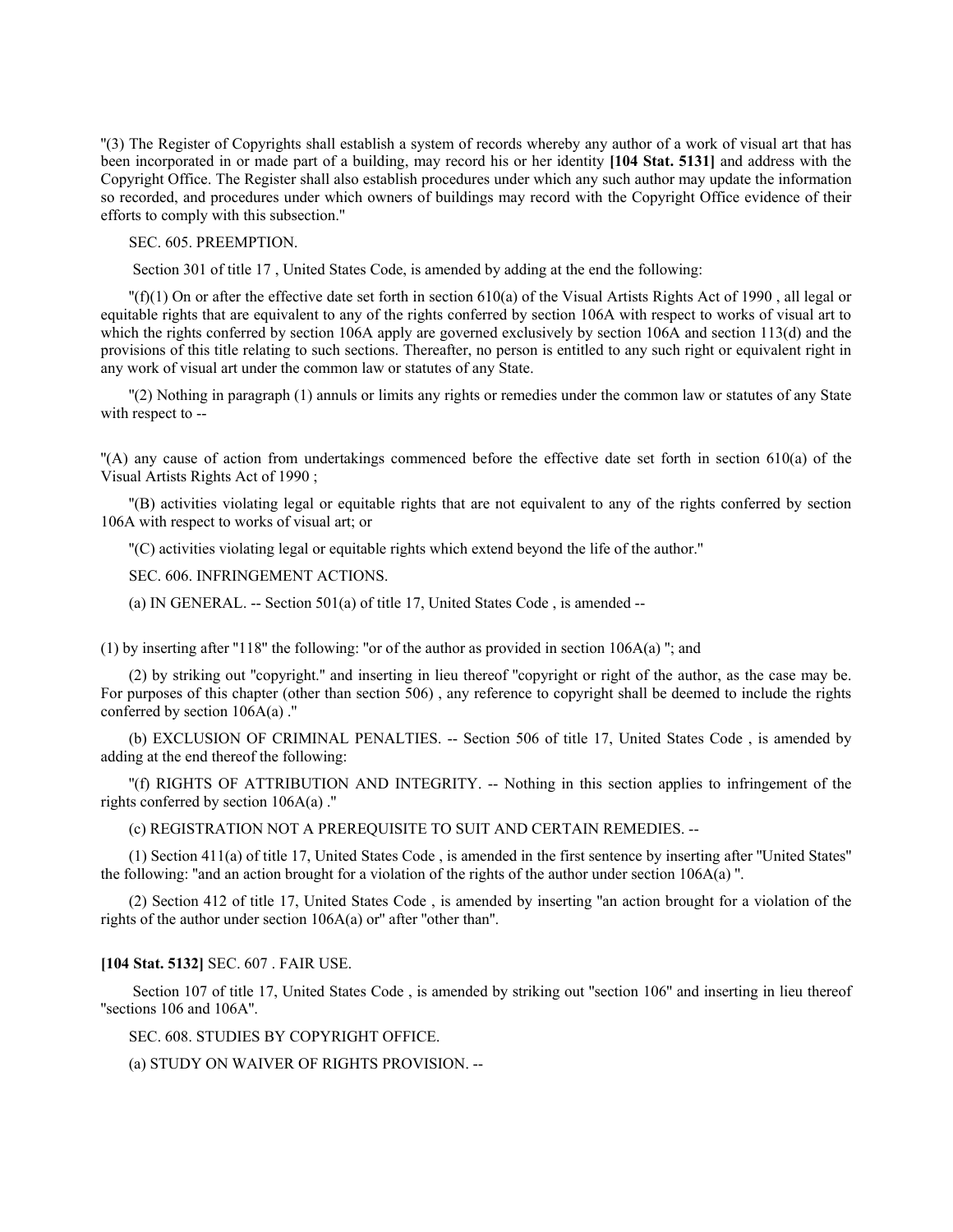(1) STUDY. -- The Register of Copyrights shall conduct a study on the extent to which rights conferred by subsection (a) of section 106A of title 17, United States Code, have been waived under subsection (e)(1) of such section.

(2) REPORT TO CONGRESS. -- Not later than 2 years after the date of the enactment of this Act, the Register of Copyrights shall submit to the Congress a report on the progress of the study conducted under paragraph (1). Not later than 5 years after such date of enactment, the Register of Copyrights shall submit to the Congress a final report on the results of the study conducted under paragraph (1), and any recommendations that the Register may have as a result of the study.

### (b) STUDY ON RESALE ROYALTIES. --

(1) NATURE OF STUDY. -- The Register of Copyrights, in consultation with the Chair of the National Endowment for the Arts, shall conduct a study on the feasibility of implementing --

(A) a requirement that, after the first sale of a work of art, a royalty on any resale of the work, consisting of a percentage of the price, be paid to the author of the work; and

(B) other possible requirements that would achieve the objective of allowing an author of a work of art to share monetarily in the enhanced value of that work.

(2) GROUPS TO BE CONSULTED. -- The study under paragraph (1) shall be conducted in consultation with other appropriate departments and agencies of the United States, foreign governments, and groups involved in the creation, exhibition, dissemination, and preservation of works of art, including artists, art dealers, collectors of fine art, and curators of art museums.

(3) REPORT TO CONGRESS. -- Not later than 18 months after the date of the enactment of this Act, the Register of Copyrights shall submit to the Congress a report containing the results of the study conducted under this subsection.

SEC. 609. FIRST AMENDMENT APPLICATION.

This title does not authorize any governmental entity to take any action or enforce restrictions prohibited by the First Amendment to the United States Constitution .

## SEC. 610. EFFECTIVE DATE.

(a) IN GENERAL. -- Subject to subsection (b) and except as provided in subsection (c), this title and the amendments made by this title take effect 6 months after the date of the enactment of this Act.

(b) APPLICABILITY. -- The rights created by section 106A of title 17, United States Code , shall apply to --

(1) works created before the effective date set forth in subsection (a) but title to which has not, as of such effective date, been transferred from the author, and

(2) works created on or after such effective date, but shall not apply to any destruction, distortion, mutilation, or other modi- **[104 Stat. 5133]** fication (as described in section  $106A(a)(3)$  of such title) of any work which occurred before such effective date.

(c) SECTION 608 . -- Section 608 takes effect on the date of the enactment of this Act.

TITLE VII --ARCHITECTURAL WORKS

SEC. 701. SHORT TITLE.

This title may be cited as the '' Architectural Works Copyright Protection Act ''.

SEC. 702. DEFINITIONS.

(a) ARCHITECTURAL WORKS. -- Section 101 of title 17, United States Code , is amended by inserting after the definition of ''anonymous work'' the following: ''An 'architectural work' is the design of a building as embodied in any tangible medium of expression, including a building, architectural plans, or drawings. The work includes the overall form as well as the arrangement and composition of spaces and elements in the design, but does not include individual standard features.''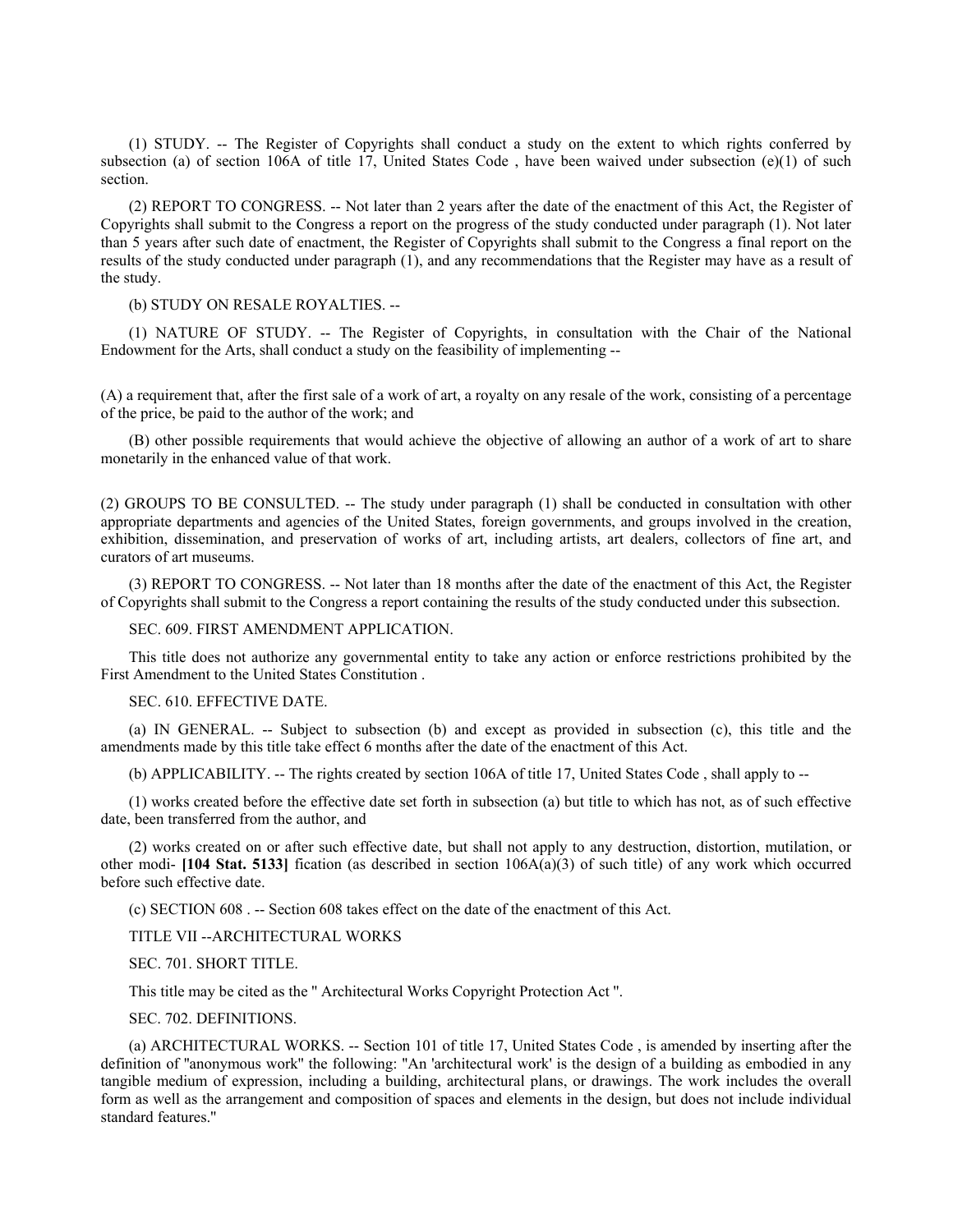(b) BERNE CONVENTION WORK. -- Section 101 of title 17, United States Code , is amended in the definition of ''Berne Convention work'' --

(1) in paragraph  $(3)(B)$  by striking "or" after the semicolon;

(2) in paragraph (4) by striking the period and inserting ''; or''; and

(3) by inserting after paragraph (4) the following: ''(5) in the case of an architectural work embodied in a building, such building is erected in a country adhering to the Berne Convention.''

SEC. 703. SUBJECT MATTER OF COPYRIGHT.

Section 102(a) of title 17, United States Code , is amended --

(1) in paragraph (6) by striking ''and'' after the semicolon;

(2) in paragraph (7) by striking the period and inserting ''; and''; and

(3) by adding after paragraph (7) the following: ''(8) architectural works.''

SEC. 704. SCOPE OF EXCLUSIVE RIGHTS IN ARCHITECTURAL WORKS.

(a) IN GENERAL. -- Chapter 1 of title 17, United States Code , is amended by adding at the end the following:

"120. Scope of exclusive rights in architectural works

''(a) PICTORIAL REPRESENTATIONS PERMITTED. -- The copyright in an architectural work that has been constructed does not include the right to prevent the making, distributing, or public display of pictures, paintings, photographs, or other pictorial representations of the work, if the building in which the work is embodied is located in or ordinarily visible from a public place.

''(b) ALTERATIONS TO AND DESTRUCTION OF BUILDINGS. -- Notwithstanding the provisions of section 106(2) , the owners of a building embodying an architectural work may, without the consent of the author or copyright owner of the architectural work, make or authorize the making of alterations to such building, and destroy or authorize the destruction of such building.''

**[104 Stat. 5134]** (b) CONFORMING AMENDMENTS. --

(1) The table of sections at the beginning of chapter 1 of title 17, United States Code , is amended by adding at the end of the following:

''120. Scope of exclusive rights in architectural works.''

(2) Section 106 of title 17, United States Code , is amended by striking ''119'' and inserting ''120''.

SEC. 705. PREEMPTION.

Section 301(b) of title 17, United States Code , is amended --

(1) in paragraph (2) by striking ''or'' after the semicolon:

(2) in paragraph (3) by striking the period and inserting ''; or''; and

(3) by adding after paragraph (3) the following: ''(4) State and local landmarks, historic preservation, zoning, or building codes, relating to architectural works protected under section 102(a)(8) .''

SEC. 706. EFFECTIVE DATE.

The amendments made by this title apply to --

(1) any architectural work created on or after the date of the enactment of this Act; and

(2) any architectural work that, on the date of the enactment of this Act, is unconstructed and embodied in unpublished plans or drawings, except that protection for such architectural work under title 17, United States Code, by virtue of the amendments made by this title, shall terminate on December 31, 2002, unless the work is constructed by that date.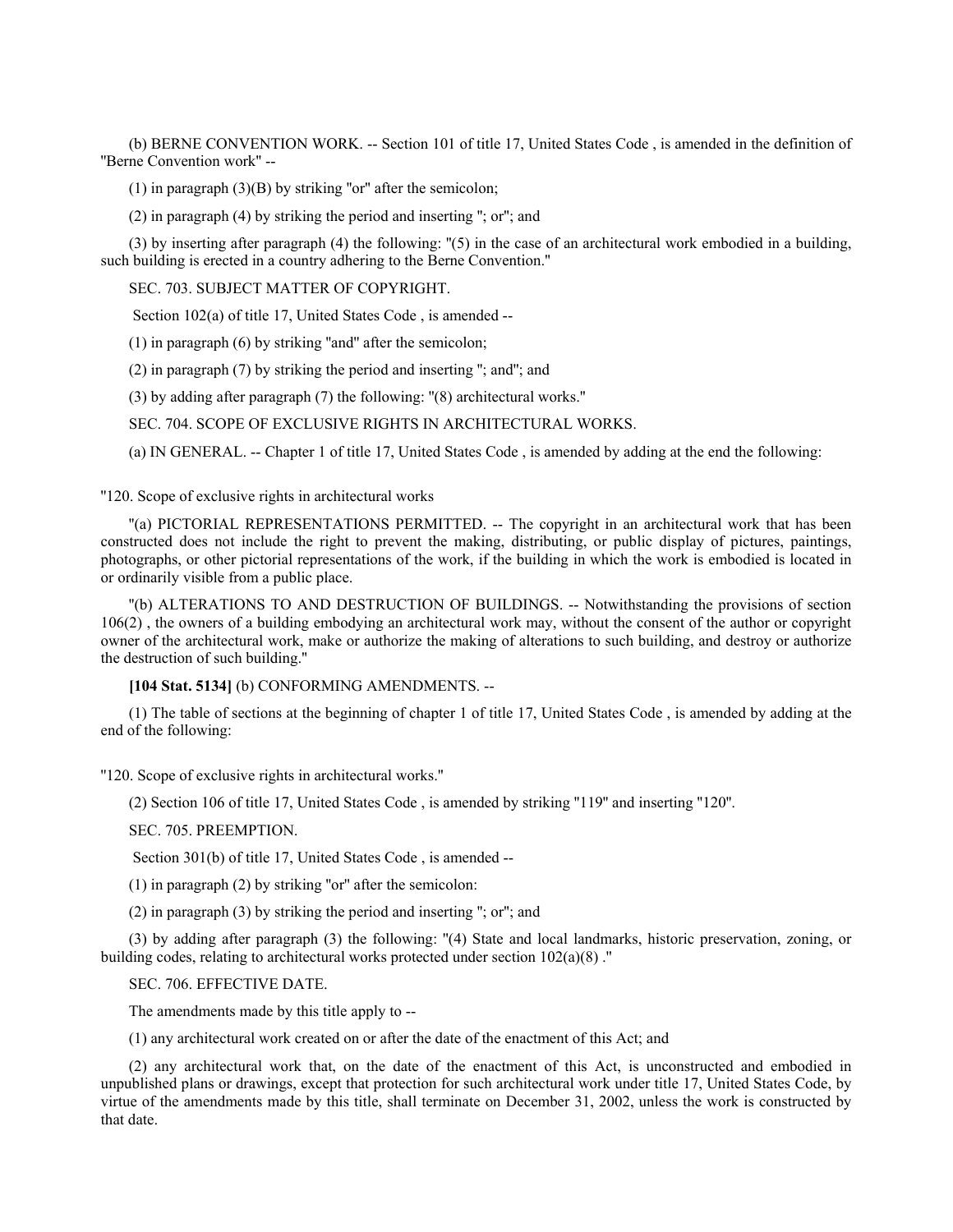TITLE VIII --COMPUTER SOFTWARE

SEC. 801. SHORT TITLE.

This title may be cited as the '' Computer Software Rental Amendments Act of 1990 ''.

SEC. 802. RENTAL OF COMPUTER PROGRAMS.

Section 109(b) of title 17, United States Code , is amended --

(1) by redesignating paragraphs (2) and (3) as paragraphs (3) and (4), respectively;

(2) by striking paragraph (1) and inserting the following:

 $\binom{n}{k}(1)$  Notwithstanding the provisions of subsection (a), unless authorized by the owners of copyright in the sound recording or the owner of copyright in a computer program (including any tape, disk, or other medium embodying such program), and in the case of a sound recording in the musical works embodied therein, neither the owner of a particular phonorecord nor any person in possession of a particular copy of a computer program (including any tape, disk, or other medium embodying such program), may, for the purposes of direct or indirect commercial advantage, dispose of, or authorize the disposal of, the possession of that phonorecord or computer program (including any tape, disk, or other medium embodying such program) by rental, lease, or lending, or by any other act or practice in the nature of rental, lease, or lending. Nothing in the preceding sentence shall apply to the rental, lease, or lending of a phonorecord for nonprofit purposes by a nonprofit library or nonprofit educational institution. The transfer of possession of a lawfully made copy of a computer program by a nonprofit educational institution **[104 Stat. 5135]** to another nonprofit educational institution or to faculty, staff, and students does not constitute rental, lease, or lending for direct or indirect commercial purposes under this subsection.

''(B) This subsection does not apply to --

''(i) a computer program which is embodied in a machine or product and which cannot be copied during the ordinary operation or use of the machine or product; or

''(ii) a computer program embodied in or used in conjunction with a limited purpose computer that is designed for playing video games and may be designed for other purposes.

''(C) Nothing in this subsection affects any provision of *chapter 9* of this title .

''(2)(A) Nothing in this subsection shall apply to the lending of a computer program for nonprofit purposes by a nonprofit library, if each copy of a computer program which is lent by such library has affixed to the packaging containing the program a warning of copyright in accordance with requirements that the Register of Copyrights shall prescribe by regulation.

''(B) Not later than three years after the date of the enactment of the Computer Software Rental Amendments Act of 1990, and at such times thereafter as the Register of Copyright considers appropriate, the Register of Copyrights, after consultation with representatives of copyright owners and librarians, shall submit to the Congress a report stating whether this paragraph has achieved its intended purpose of maintaining the integrity of the copyright system while providing nonprofit libraries the capability to fulfill their function. Such report shall advise the Congress as to any information or recommendations that the Register of Copyrights considers neck to carry out the purposes of this subsection''; and

(3) by striking paragraph (4), as redesignated by paragraph (1) of this section, and inserting the following: ''(4) Any person who distributes a phonorecord or a copy of a computer program (including any tape, disk, or other medium embodying such program) in violation of paragraph (1) is an infringer of copyright under section 501 of this title and is subject to the remedies set forth in sections 502, 503, 504, 505, and 509 . Such violation shall not be a criminal offense under section 506 or cause such person to be subject to the criminal penalties set forth in section 2319 of title 18 .''

SEC. 803. PUBLIC DISPLAY OF ELECTRONIC VIDEO GAMES.

Section 109 of title 17, United States Code , is amended by adding at the end the following: